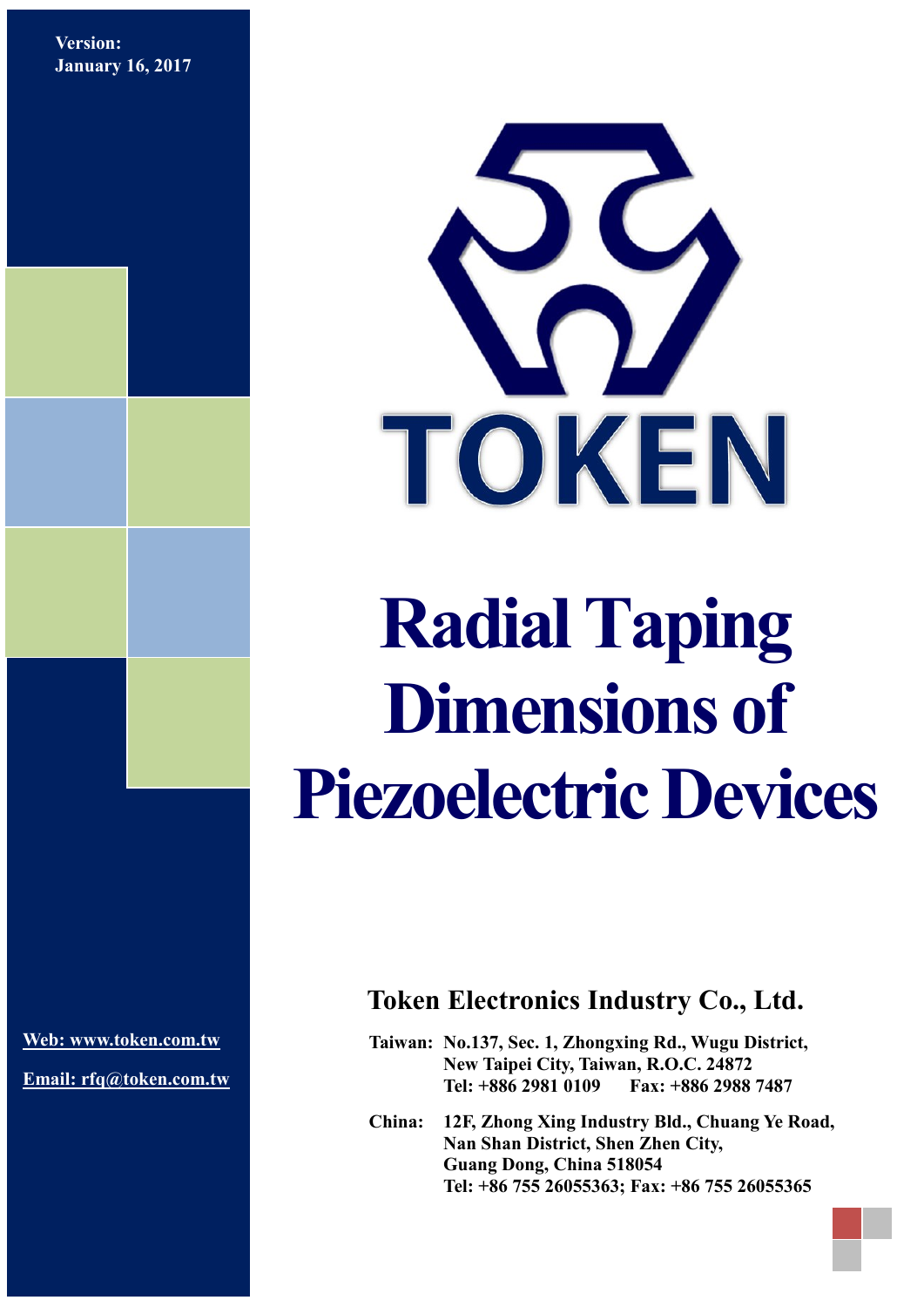

## **Radial Taping Dimensions**

#### **Radial Taping Dimensions of Ceramic Resonators and Ceramic Filters**



**\* Include the slant of products.**

**\*\* Varies with part number.**

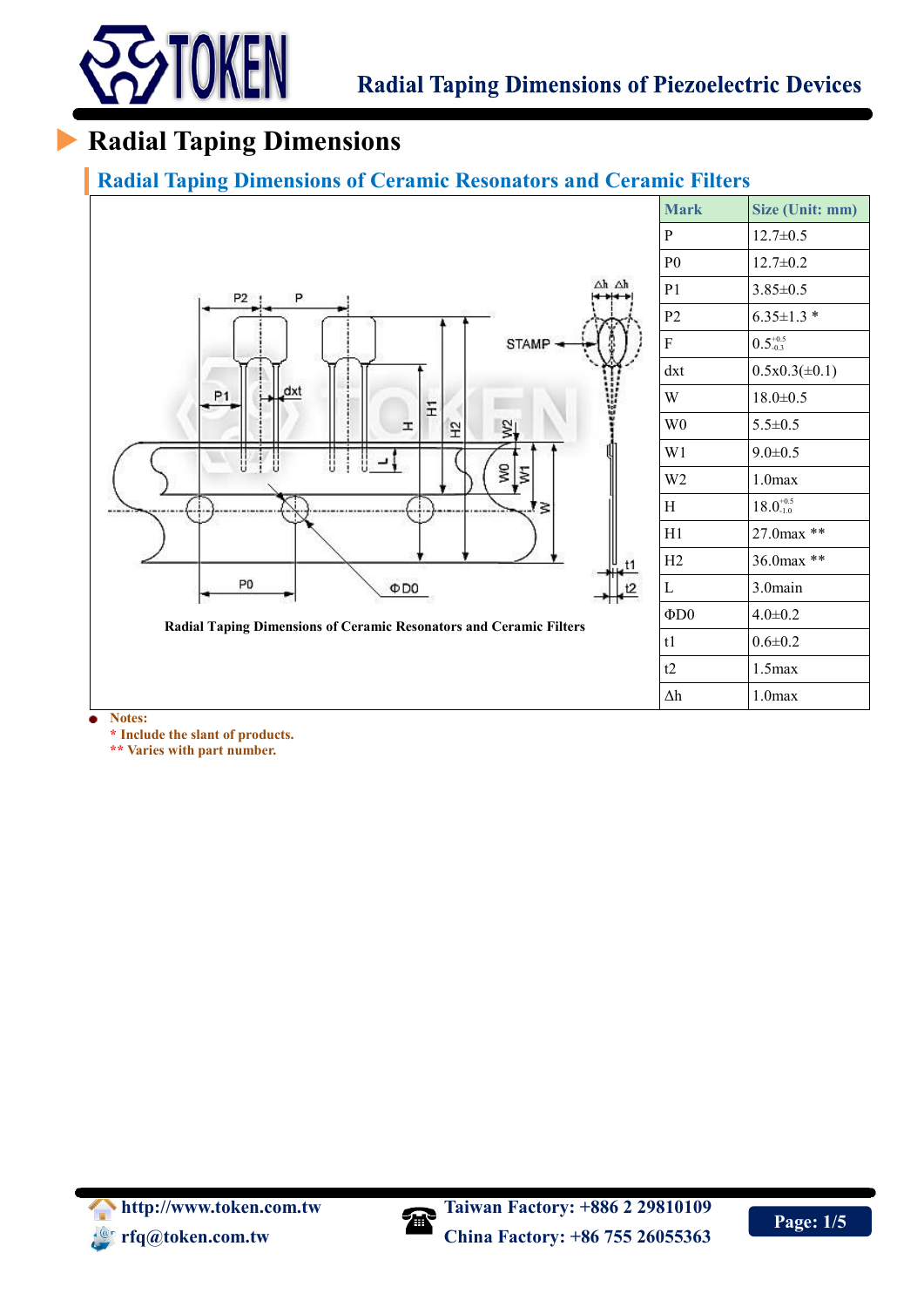

## **Radial Taping Dimensions of Piezoelectric Devices**



**\*\* Varies with part number.**

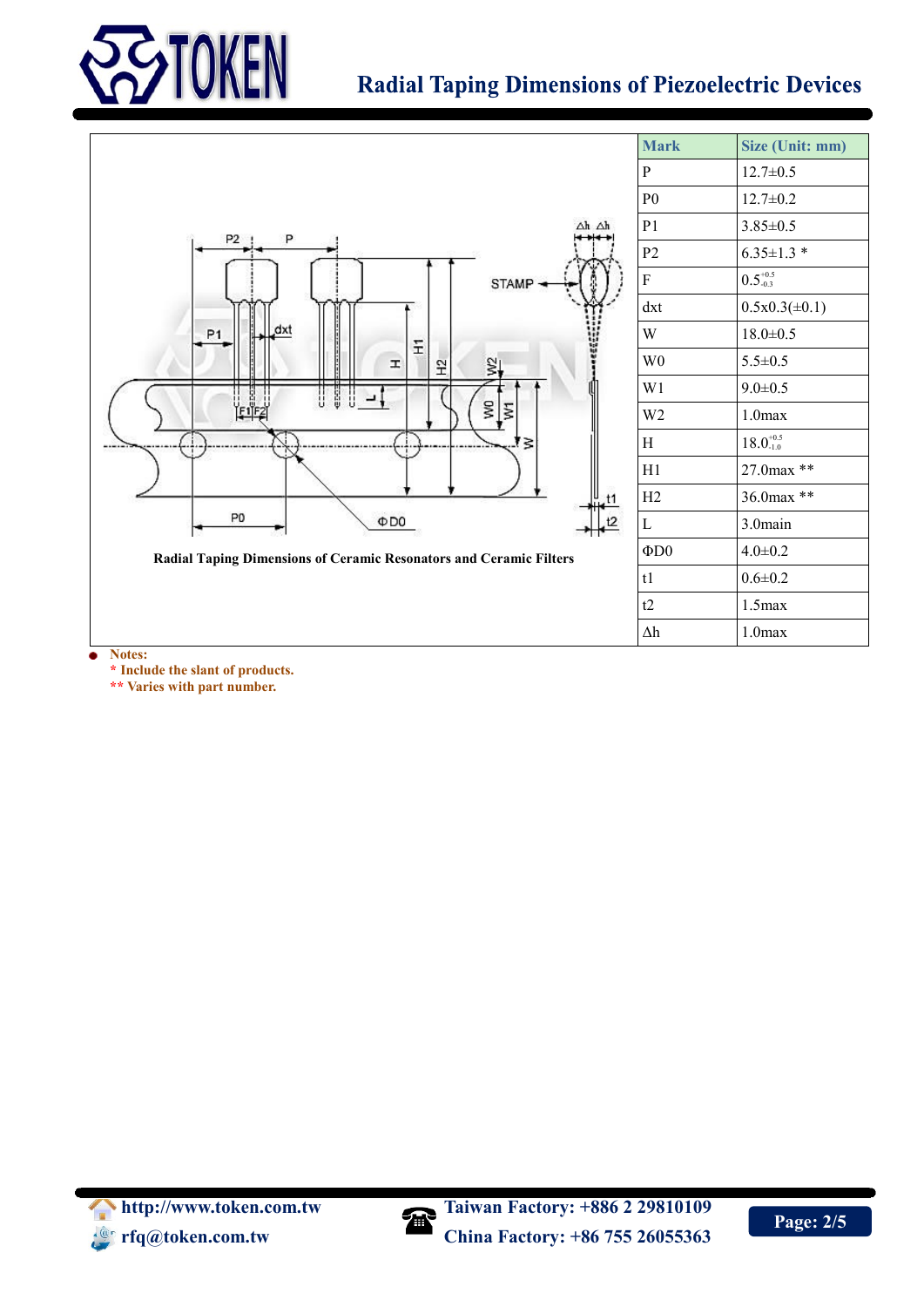

# **Packing Method**

#### **Packing Method of Ceramic Resonators and Ceramic Filters**



**Packing Method of Ceramic Resonators and Ceramic Filters**

#### **Reel Dimensions (Unit: mm)**

| $\Phi$ A    | $\Phi$ B         | W                  | Т<br>Pieces per reel |            | <b>Carrier tape size</b> |  |
|-------------|------------------|--------------------|----------------------|------------|--------------------------|--|
| $179 \pm 2$ | 60 typ           | $8.4 \text{ min}$  | 14.0 <sub>max</sub>  | $3000$ typ | 8                        |  |
| $179 \pm 2$ | 60 typ           | $12.4 \text{ min}$ | $19.4$ $max$         | $3000$ typ | 12                       |  |
| $179 \pm 2$ | 60 typ           | $12.4 \text{ min}$ | $19.4$ $max$         | $1000$ typ | 12                       |  |
| $179 \pm 2$ | 60 typ           | $16.4 \text{ min}$ | $22.4$ max           | $1000$ typ | 16                       |  |
| $330 \pm 3$ | $80 \text{ min}$ | 12.4 min           | $19.4$ $max$         | $4000$ typ | 12                       |  |
| $330+3$     | 80 min           | $16.4 \text{ min}$ | $22.4$ max           | 4000typ    | 16                       |  |



**Reel Dimensions of Ceramic Resonators and Ceramic Filters (Unit: mm)**





**http://www.token.com/margind/2 29810109 rfq@token.com.tw China Factory: +86 755 26055363**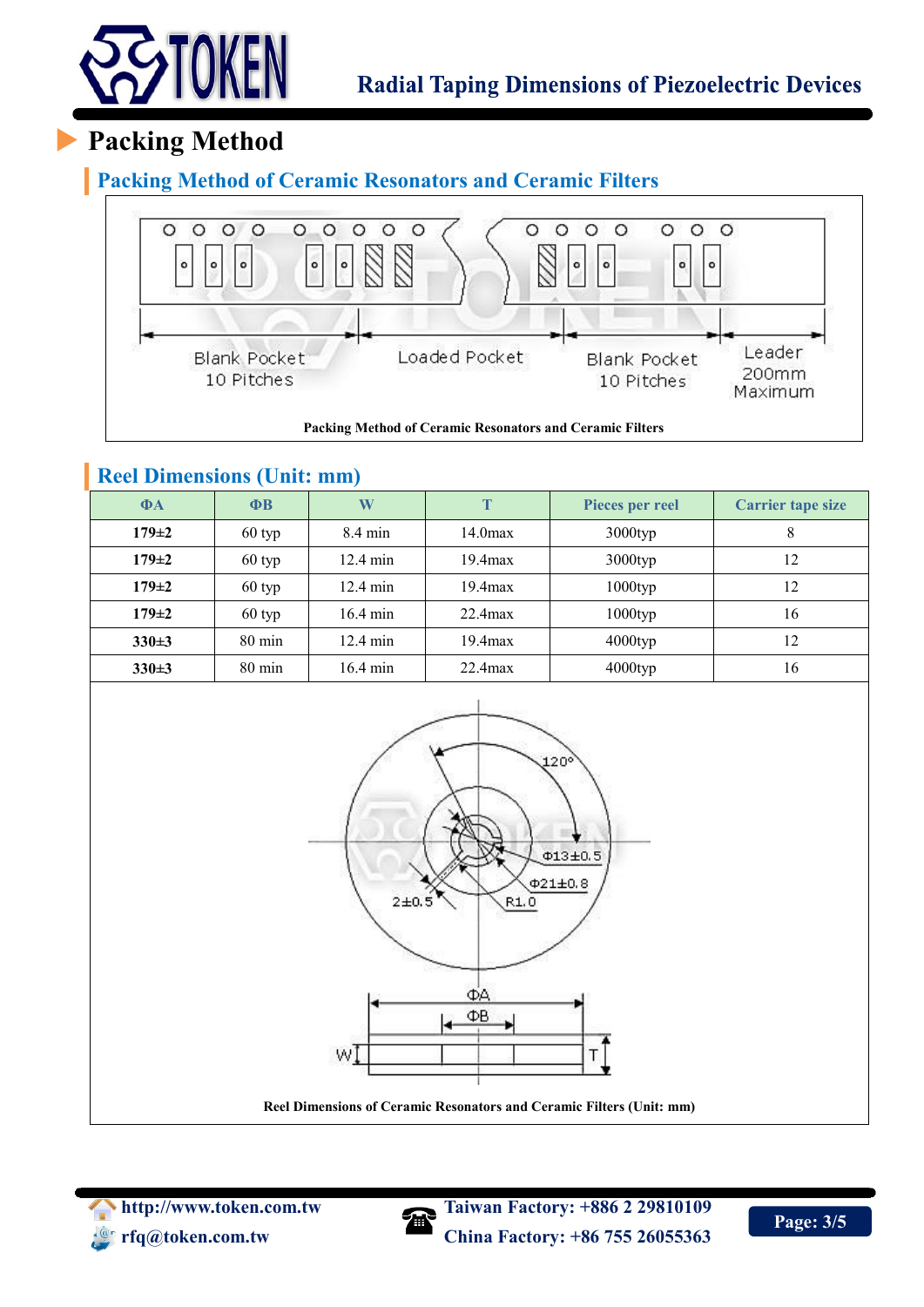

## **Radial Taping Dimensions of Piezoelectric Devices**

#### **Tape Dimensions (Unit: mm)**

| Code<br><b>Tolerance</b><br>Part Num.    | A<br>$\pm 0.2$ | B<br>$\pm 0.2$ | $\mathbf C$<br>$\pm 0.3$ | D<br>$\pm 0.1$ | E<br>$\pm 0.1$ | F<br>$\pm 0.1$ | $\mathbf G$<br>$\pm 0.1$ | H<br>$\pm 0.1$ | $\Phi$<br>$\pm 0.1$ | ΦN<br>$\pm 0.1$ | M<br>max     | R<br>max | K<br>$\pm 0.2$ | T<br>$\pm 0.1$ |
|------------------------------------------|----------------|----------------|--------------------------|----------------|----------------|----------------|--------------------------|----------------|---------------------|-----------------|--------------|----------|----------------|----------------|
| <b>ZTACC MG</b><br><b>ZTTCC MG</b>       | 3.8            | 7.8            | 16.0                     | 7.5            | 1.75           | 8.0            | 4.0                      | 2.0            | 1.5                 | 1.6             | $10^{\circ}$ | 0.3      | 2.1            | 0.3            |
| <b>ZTACR MG</b><br><b>ZTTCR MG</b>       | 2.2            | 4.7            | 12.0                     | 5.5            | l.75           | 4.0            | 4.0                      | 2.0            | 1.6                 | 1.6             | $3^\circ$    | 0.3      | 1.3            | 0.3            |
| <b>ZTACS MT/MX</b><br><b>ZTTCS MT/MX</b> | 5.0            | 4.4            | 12.0                     | 5.5            | 1.75           | 8.0            | 4.0                      | 2.0            | 1.5                 | 1.6             | $10^{\circ}$ | 0.3      | 1.8            | 0.3            |
| <b>ZTACV MT/MX</b><br><b>ZTTCV MT/MX</b> | 3.4            | 4.0            | 12.0                     | 5.5            | 1.75           | 8.0            | 4.0                      | 2.0            | 1.5                 | 1.6             | $10^{\circ}$ | 0.3      | 1.3            | 0.3            |
| <b>ZTACWMX</b><br><b>ZTTCWMX</b>         | 2.2            | 2.8            | 8.0                      | 3.5            | 1.75           | 4.0            | 4.0                      | 2.0            | 1.6                 | 1.1             | $3^{\circ}$  | 0.3      | 1.3            | 0.2            |



http://www.token.com.tw<br> **Comment of the end of the end of the end of the end of the end of the end of the end of the end of the end of the end of the end of the end of the end of the end of the end of the end of the end o**